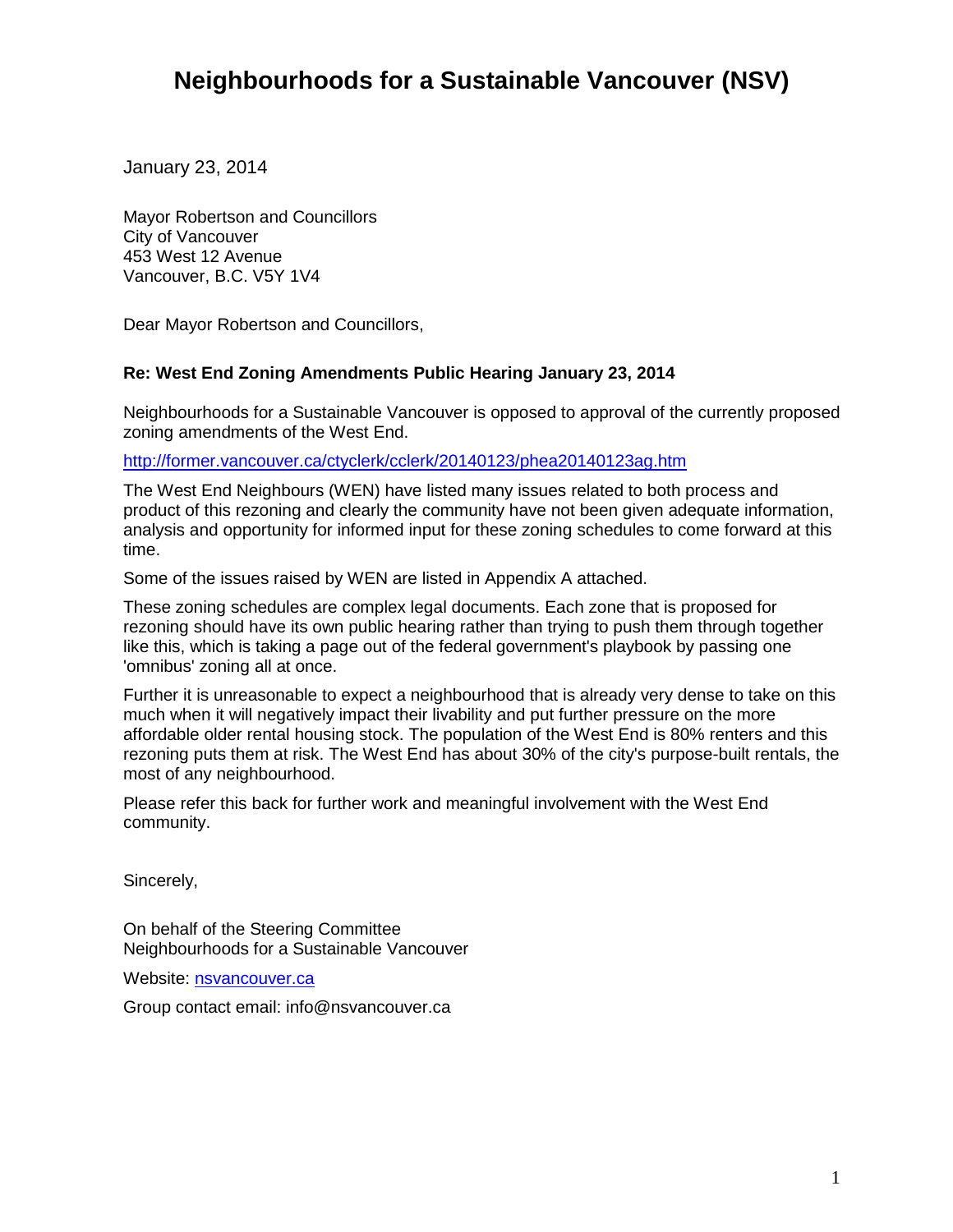## APPENDIX A

Some examples of concerns raised by the West End Neighbours include the following.

Examples of a few of the items that are lined up for approval by Council through this Public Hearing:

- **Lower Davie Street** is proposed to have increases in permitted tower height **up to 20 storeys**, and an increase in floor space ratio from the current 2.5 up to 7.0 FSR.
- Along **Lower Robson**, increases are proposed to permit towers of **20 to 30 storeys** and density of 7.0 to 8.5 FSR.
- Along **Lower Davie and Lower Robson**, the City is proposing a **reduction in the minimum required distance between towers** (from the current 400 down to 79 feet), and residents could see up to three towers per block similar to the new buildings at Bidwell/Davie and Comox/Broughton.
- **Laneway buildings** will be permitted **up to six storeys** in height along certain lanes in the West End.
- New **residential uses will be prohibited in Davie Village and on Denman Street**, meaning mixed-use buildings will not be possible.
- If these zoning changes are approved, there will be **impacts on water/mountain/sky views, shadowing, and the character of the neighbourhood** for several blocks around. Major construction also involves considerable disruptions to the neighbourhood. WEN believes that affected neighbours have not been meaningfully consulted about these changes or directly notified about the Public Hearing.
- **Once these zoning changes are approved**, major projects in these zones will be able to go ahead **without another public hearing**. Development permits can be issued by internal procedure at the City, without any obligation to listen to the public.

**West End Neighbours** emphasizes their view that:

- The West End Community Plan **was not the product of a meaningful public engagement exercise**.
- Residents **have not had a fair chance** to digest the many and complex proposals and the City has not done an adequate job of educating residents, or even of answering questions following the release of the Plan.
- **Insufficient rationale was provided** for the West End needing to absorb 10,000 more residents.
- The City **failed to adequately explore or evaluate** with our community the variety of options for housing these theoretical future residents.
- The **Plan is imposing what the vast majority of residents did NOT want**. Most residents surveyed by the City indicated they did not want new buildings exceeding 11 storeys in height. But the Plan, and the proposed zoning changes, propose that almost all new dwelling units be provided in buildings exceeding 11 storeys. (Refer to page 55 of [this consultation document](http://r20.rs6.net/tn.jsp?f=001epV_BwZMgyQxHPdj8hve9eYhFUv6tpWTTPH0wFIVfgXkwIGBFqUUPFoo9spQx1Or1lWnAkJG1pcZglNJx-As_a9zsZa6zs1-12SOkdbao5E1fXMUUYZo3T1sAnEkgb8NVqaFhjGeonM0AmP1m9FpTuxlGf5MD3JQpGIxIofQejuPj27hSqT4pnxrFJhjvY6g48LG07zE6V8YIdT8wGaVZF98BKo3VSziXAr9KP-JXk_1QuzaDUvoU8U6V44FNn587LtPGPn9B1k=&c=jkUjSO_ZYN9spyV5x2htvIYSr_CnwMyCcRZCzzV4A7dx4Tfd6I-2VQ==&ch=j8e2SGkn7Kf_cgGDwJGU4LeIIJ0TocDW7_VjXfFTlDVg462BZUseZQ==) - page 56 of the pdf. See also responses to Question 3b in this [consultation summary](http://r20.rs6.net/tn.jsp?f=001epV_BwZMgyQxHPdj8hve9eYhFUv6tpWTTPH0wFIVfgXkwIGBFqUUPFoo9spQx1Or1lWnAkJG1pcZglNJx-As_a9zsZa6zs1-12SOkdbao5E1fXMUUYZo3T1sAnEkgb8NVqaFhjGeonM0AmP1m9FpTuxlGf5MD3JQpGIxIofQejuPj27hSqT4pnxrFJhjvY6g48LG07zE6V8YIdT8wGaVZF98BKo3VSziXAr9KP-JXk_1QuzaDUvoU8U6V44FNn587LtPGPn9B1k=&c=jkUjSO_ZYN9spyV5x2htvIYSr_CnwMyCcRZCzzV4A7dx4Tfd6I-2VQ==&ch=j8e2SGkn7Kf_cgGDwJGU4LeIIJ0TocDW7_VjXfFTlDVg462BZUseZQ==) which indicates "Scale and Building Character" were a key concern for residents).